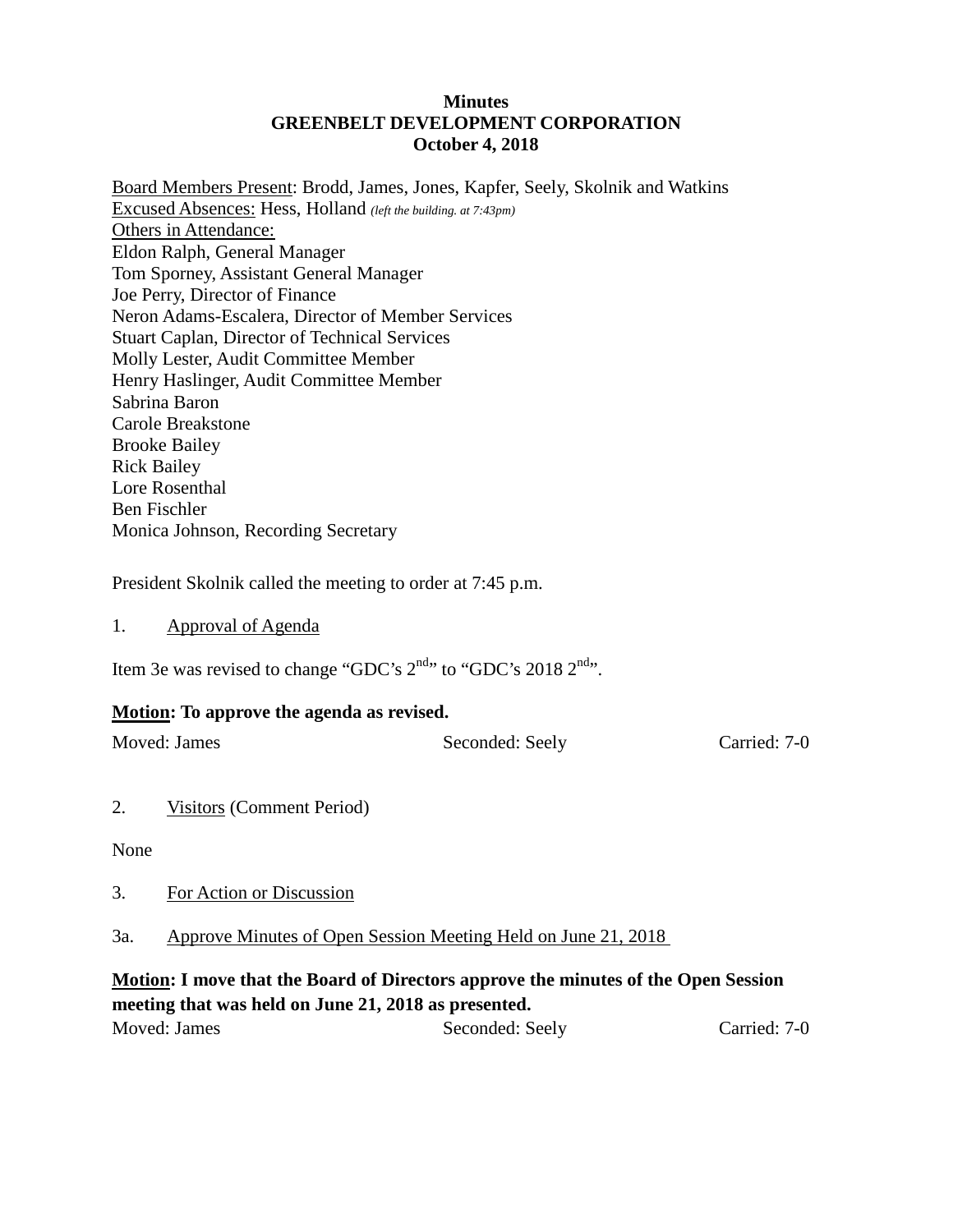### 3b. Approve Minutes of Open Session Meeting Held on July 5, 2018

# **Motion: I move that the Board of Directors approve the minutes of the Open Session meeting that was held on July 5, 2018 as presented.**

| Moved: James | Seconded: Jones | Carried: 7-0 |
|--------------|-----------------|--------------|
|              |                 |              |

### 3c. Review GDC's 2018 2nd Quarter Financial Statements

*Perry reviewed the GDC's 2018 second quarter financial statements and answered questions from the Board.*

#### 3d. Proposal to Provide an Incentive to Tenants to Sign Either One or Two-Year Leases

At present, new tenants of the Parkway Apartments initially sign a 12-month lease. When the 12 month lease expires, a tenant enters into a month-to-month lease agreement.

In order to reduce vacancy losses and costs incurred in refurbishing apartments for new rentals, staff proposes that the Board consider offering month-to-month tenants an incentive to enter into either one or two-year lease agreements. Tenants who opt to remain on a month-to-month lease agreement should be subject to a higher rent increase as compared to tenants who select a one or two-year lease agreement. The details of the proposal are as follows:

- All changes would become effective from January 1, 2018.
- All month to month tenants would have the option to sign a one or two year lease agreement to keep their monthly rental amounts at a reduced rate.
- All month to month residents would be subject to a higher rental increase as compared to tenants who sign a one or two year lease agreement.
- Automatic renewal at the end of each lease term of one-year would take place, if notice is not received within 30 days of the termination of the lease.

The table below shows the monthly rental amounts that tenants in an efficiency apartment would pay assuming that the Board raises the rents of tenants with one-year leases by 3 percent in 2019 and 2020; and increases the rents of tenants with month-to-month leases by 7.5 percent each year.

| Type of lease agreement                             | 2018  | 2019  | 2020  |
|-----------------------------------------------------|-------|-------|-------|
| Month-to-month lease through 2020                   | \$770 | \$828 | \$890 |
| One-year lease signed on Jan 1, 2019; followed by   | \$770 | \$793 | \$817 |
| another one-year lease signed on Jan 1, 2020        |       |       |       |
| One-year lease signed on Jan 1, 2019; followed by a | \$770 | \$793 | \$852 |
| month to month lease thereafter                     |       |       |       |
| Two-year lease signed on January 1, 2019            | \$770 | \$793 | \$793 |

**Motion: I move that the Board of Directors adopt staff's recommendation to offer tenants at the Parkway Apartments an incentive to enter into either one or two year lease agreements, by requiring tenants who opt for month–to- month lease agreements to pay a rental increase that is 7.5 percentage points higher than the rental increase that the Board**